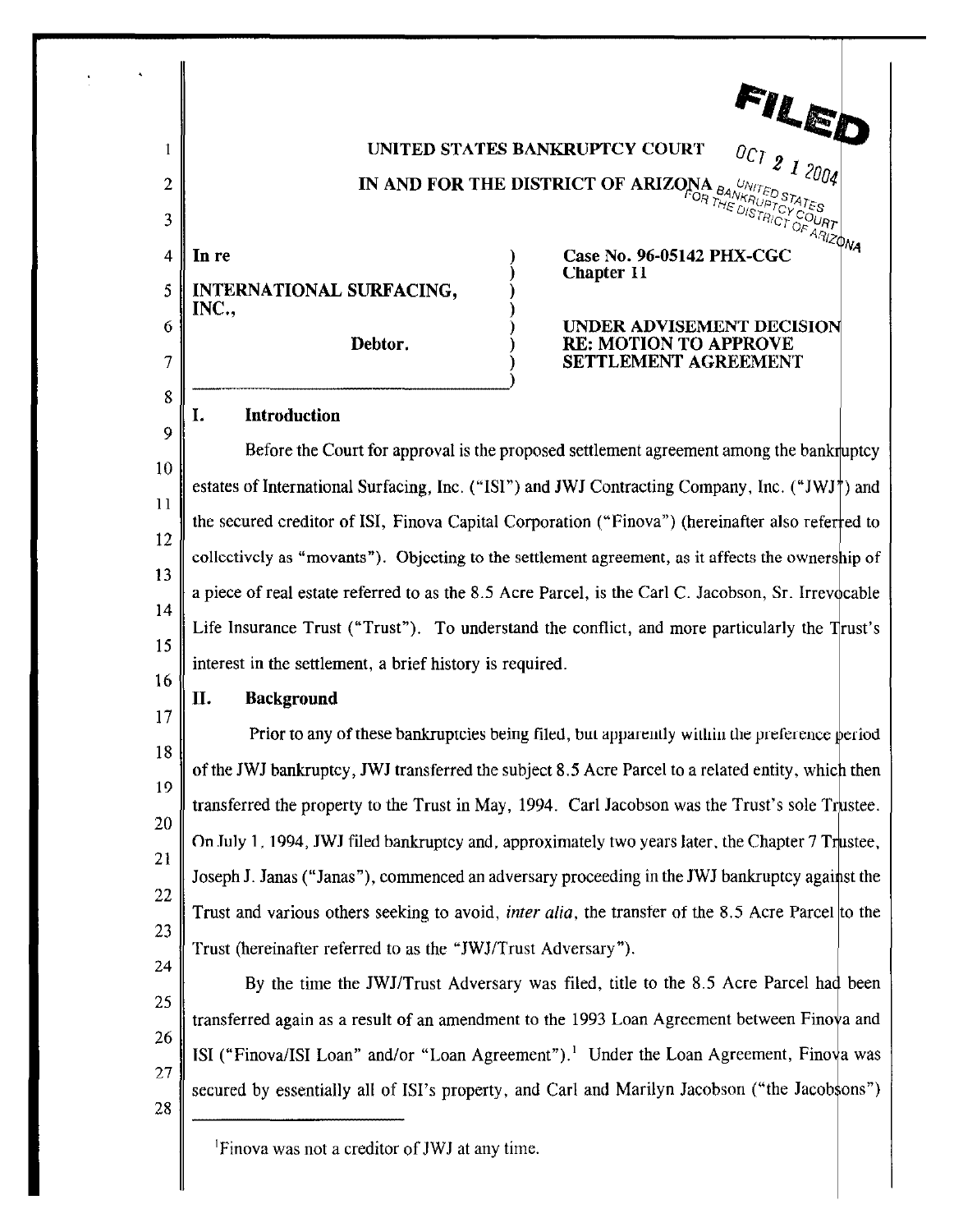$\mathbf{1}$ personally guaranteed the debt. As a condition of the second amendment to the Loan Agreement, 2 || however, Finova required the Jacobsons to pledge additional collateral to secure the Finova/ISI  $3 \parallel$  Loan. As such, Carl Jacobson, as sole trustee of the Trust, transferred the 8.5 Acre Pardel of  $4 \parallel$  land out of the Trust and to himself and his wife by warranty deed, apparently under the express 5 condition that the property revert back to the Trust when Finova's underlying lien was released.<sup>2</sup>  $6 \parallel$  The Jacobsons then executed a deed of trust in favor of Finova, pledging the 8.5 Acre Pardel as 7 || additional collateral to Finova.

8 SI ISI itself filed for bankruptcy in 1996. The 8.5 Acre Parcel was not part of the ISI 9 hankruptcy estate, as it was not part of any collateral pledged by ISI but subject only to the 10 personal guaranty of the Jacobsons. Subsequently, ISI filed a motion before this Court to sell 11 certain assets free and clear of liens in order to pay its debt to Finova. On February 19, 1997, the 12 Court granted the motion, and the stay relief order provided for an immediate release of Finova's 13 is liens against the property of ISI and all other property provided to Finova as additional security:

14 Effective immediately upon  $(1)$  the transfer of the Sale Proceeds to Finova pursuant to the terms of this Order in the amount of Finova's claim and (b) this Order 15 becoming final and non-appealable, but not before, Finova's security interest in the remaining Collateral ... shall be extinguished. Thereafter. Finova shall execute 16 and deliver to Debtor any and all documents submitted to it for execution which are reasonably necessary so as to effectuate the release of its security interest in the 17 Collateral *(and in certain real propeny not owned by Debtor which was provided*  to Finova as additional security under the Loan Agreement).

18 19 20 21 22 23 24 25 26 (Emphasis added). Finova was then paid the full amount of its agreed upon claim of  $$2,314,746.60$  upon the sale of the property, but it never released its lien on the 8.5 Acre P arcel. To this there is no dispute, and Finova has no explanation for why it never released the lien. Switching back to the JWJ bankruptcy, after Finova was paid in full under the settlement agreement in the lSI bankruptcy, Trustee Janas instituted another adversary in the JWJ ba  $-$  this time against Finova to recover the above transfers from Finova pursuant to 11 U.S.C. section 550. This in turn led to Finova filing in the ISI bankruptcy case a motion to confirm its secured status, arguing that because of the claims against it by Trustee Janas in the JWJ

<sup>27</sup>  <sup>2</sup>The beneficiaries under the Trust are apparently Carl and Marilyn Jacobson's grandchildren. 28 Despite the promise to return the property to the Trust, that has yet to happen.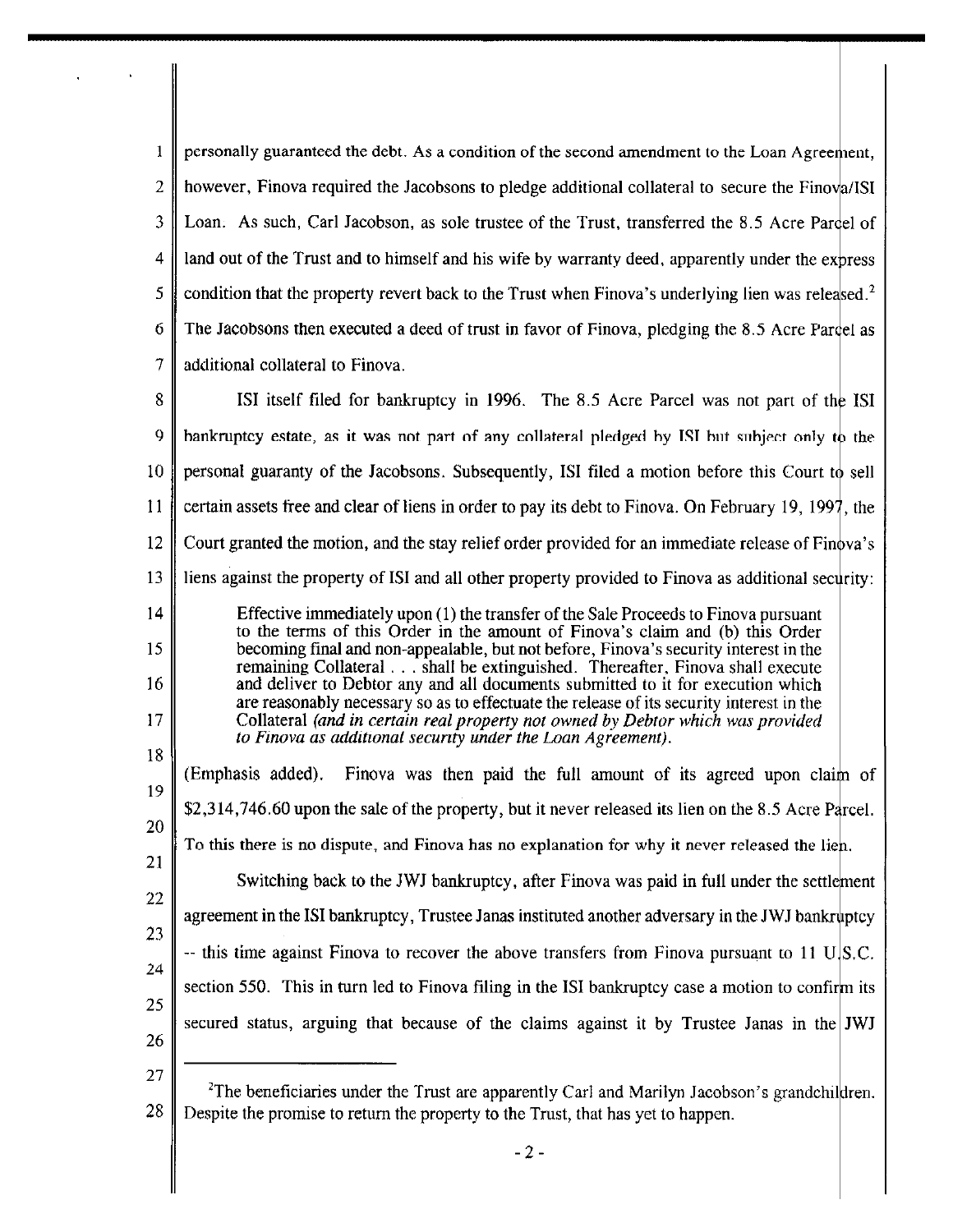$\mathbf{1}$ bankruptcy, and notwithstanding the language of the stay relief order, it remained "secured by  $2 \parallel$  Debtor's assets pursuant to the terms of a pre-petition Loan and Security Agreement between  $3 \parallel$  FINOVA and Debtor" – referred to by the parties as the clawback provision: 4 To the extent the Borrower makes a payment or Lender receives any payment or proceeds of the Collateral for Borrower's benefit which is subsequently 5 invalidated, declared to be fraudulent or preferential, set aside or required to be repaid to a trustee, debtor in possession, receiver or any other party under any 6 bankruptcy law, common law, or equitable cause, then, 10 such extent, the obligations or part thereof intended to be satisfied shall be revived and continue as 7 if such payment or proceeds had not been received by Lender. 8 Significantly, this provision is contained only in the loan agreement and not in the deed of trust.  $9 \parallel$  Nevertheless, Finova sought by this motion to revive not only JWJ's personal liability but also 10 its lien in certain assets that were and should have been released under the earlier stay relief order. 11  $\parallel$  A review of Finova's motion, however, confirms that no mention was made as to whether Finova 12 should or did retain its lien in the 8.5 Acre Parcel: The motion discussed only whether  $\vec{F}$  inova 13 should or did retain its lien against "assets of the ISI estate."<sup>3</sup> 14 Ultimately, Finova, ISI and Continental Insurance Company<sup>4</sup> reached a settlement 15 agreement with respect to the motion to confirm secured status (hereinafter referred to as the 16 | "Finova/ISI Settlement Agreement"). Under the Finova/ISI Settlement Agreement, Finova would 17  $\parallel$  have a contingent claim against the ISI estate for any monies paid by it to the JWJ Trustee with 18 respect to the section 550 action, secured by a security interest in the \$120,000 of the remaining 19  $\parallel$  sales proceeds subject to various conditions set forth in the settlement, including the condition that  $20$  Finova "take all reasonably necessary action to pursue all reasonably available guarantees and 21  $\parallel$  collateral." 22 23 <sup>3</sup>Similarly, no mention was made of the "clawback" provision in the Continuing Guaranty 24 between Finova and the Jacobsons, upon which movants rely here to justify continuing Finova's secured status against the Jacobsons and the proceeds from the sale of the 8.5 Acre Parcel. There 25 is no clawback in the deed of trust encumbering the 8.5 Acre Parcel. 26 <sup>4</sup>Pursuant to an earlier settlement agreement and Bankruptcy Court Order, Continental was found to have a secured interest in the \$120,000 of Undisbursed Sale Proceeds and thirty-five percent of 27 any monies received by the ISI estate in relation to ISI's accounts receivable and/or contract rights.

28

- 3 -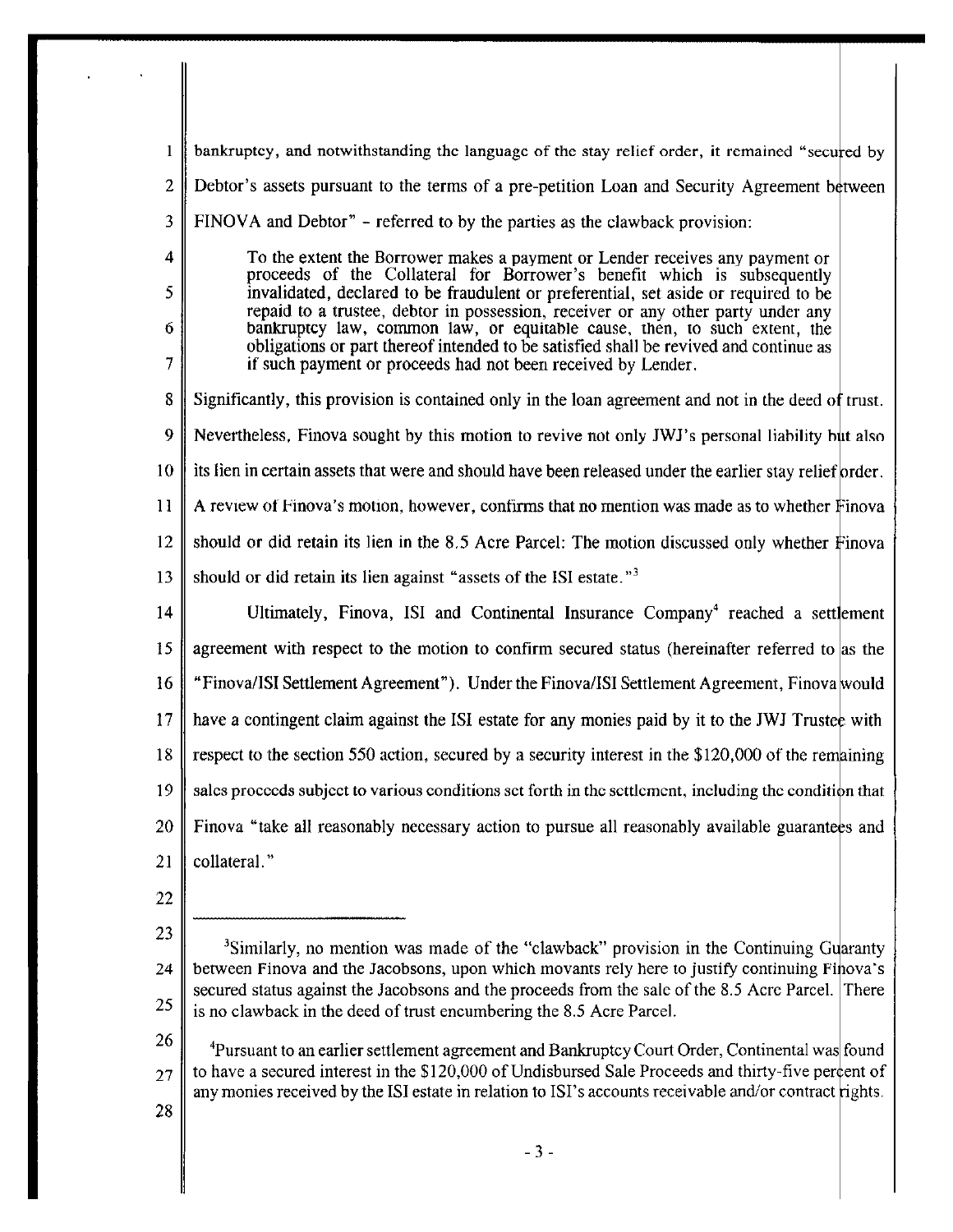| 1  | There was no mention anywhere in the Finova/ISI Settlement Agreement of any sequrity                                                                                      |  |
|----|---------------------------------------------------------------------------------------------------------------------------------------------------------------------------|--|
| 2  | interest in the 8.5 Acre Parcel. In fact, the settlement agreement expressly stated that "[n]othing                                                                       |  |
|    |                                                                                                                                                                           |  |
| 3  | in this Agreement shall in any manner alter, amend, modify or otherwise affect Finova's claims                                                                            |  |
| 4  | and rights against any guarantor. [and] [e]xcept as modified by this Agreement, all other                                                                                 |  |
| 5  | terms and conditions of the Disbursement Order and the Continental Settlement Agreement shall                                                                             |  |
| 6  | remain in full force and effect," essentially leaving intact the stay relief order's mandate that                                                                         |  |
| 7  | Finova release its lien in the 8.5 Acre Parcel. The Order itself further reiterated that the                                                                              |  |
| 8  | Finova/ISI Settlement in no way impaired the JWJ Trustee's section 550 argument that Finova                                                                               |  |
| 9  | previously accepted full payment of its claim and liens under a prior settlement with the ISI                                                                             |  |
| 10 | Trustee, stating                                                                                                                                                          |  |
| 11 | Neither this order nor the settlement agreement attached to this Motion (the<br>"Settlement Agreement") shall be construed to limit, prejudice, or impair the JWJ         |  |
| 12 | Trustee's argument, if any, that pursuant to the Stipulated Order described in<br>paragraph E of the [Finova] Settlement Agreement, Finova accepted a sum certain         |  |
| 13 | in full satisfaction of (a) claims against its borrower and guarantors, and (b) liens<br>granted by its borrower, guarantors or their affiliated entities. Such liens may |  |
| 14 | include but are not necessarily limited to a lien against a parcel of approximately<br>8.5 acres in which the JWJ Trustee claims an interest.                             |  |
| 15 | By 1999 in the JWJ/Trust Adversary, the Trust and Trustee Janas had reached a settlement                                                                                  |  |
| 16 | in the JWJ/Trust Adversary pursuant to which the Trust paid Janas \$375,000 to settle the dlaims                                                                          |  |
| 17 | against it. In return, Janas agreed that he and the JWJ estate would discharge and release the                                                                            |  |
| 18 | Trust from any and all claims, known or unknown, regarding the various transfers. Janas further                                                                           |  |
| 19 | agreed not to pursue any further money or property, including the 8.5 Acre Parcel from the Trust.                                                                         |  |
| 20 | This settlement was approved by the Court on July 21, 1999.                                                                                                               |  |
| 21 | The true impact of these various settlements and orders did not come to a head until                                                                                      |  |
| 22 | judgment was rendered in favor of the JWJ Trustee in the section 550 action against Finova for                                                                            |  |
| 23 | over \$1 million. This then led Finova to claim that the non-debtor guarantors, the Jacobsons,                                                                            |  |
| 24 | remained obligated under the clawback provision in the guarantee to repay Finova in light of the                                                                          |  |
| 25 | judgment in the section 550 adversary and that such obligation remained secured by the lien on                                                                            |  |
| 26 | the proceeds from the sale of the 8.5 Acre Parcel. This claim is made despite the requirement of                                                                          |  |
| 27 | the stay order that the lien be released and the lack of a clawback provision in the 8.5 Acre parcel                                                                      |  |
| 28 |                                                                                                                                                                           |  |
|    | - 4 -                                                                                                                                                                     |  |
|    |                                                                                                                                                                           |  |

 $\label{eq:2} \frac{1}{2} \int_{\mathbb{R}^3} \frac{d^2\mathbf{r}}{|\mathbf{r}|^2} \, \mathrm{d}\mathbf{r} \, \mathrm{d}\mathbf{r} \, \mathrm{d}\mathbf{r} \, \mathrm{d}\mathbf{r} \, \mathrm{d}\mathbf{r} \, \mathrm{d}\mathbf{r} \, \mathrm{d}\mathbf{r} \, \mathrm{d}\mathbf{r} \, \mathrm{d}\mathbf{r} \, \mathrm{d}\mathbf{r} \, \mathrm{d}\mathbf{r} \, \mathrm{d}\mathbf{r} \, \mathrm{d}\mathbf{r} \, \mathrm{d}\mathbf{r} \, \mathrm$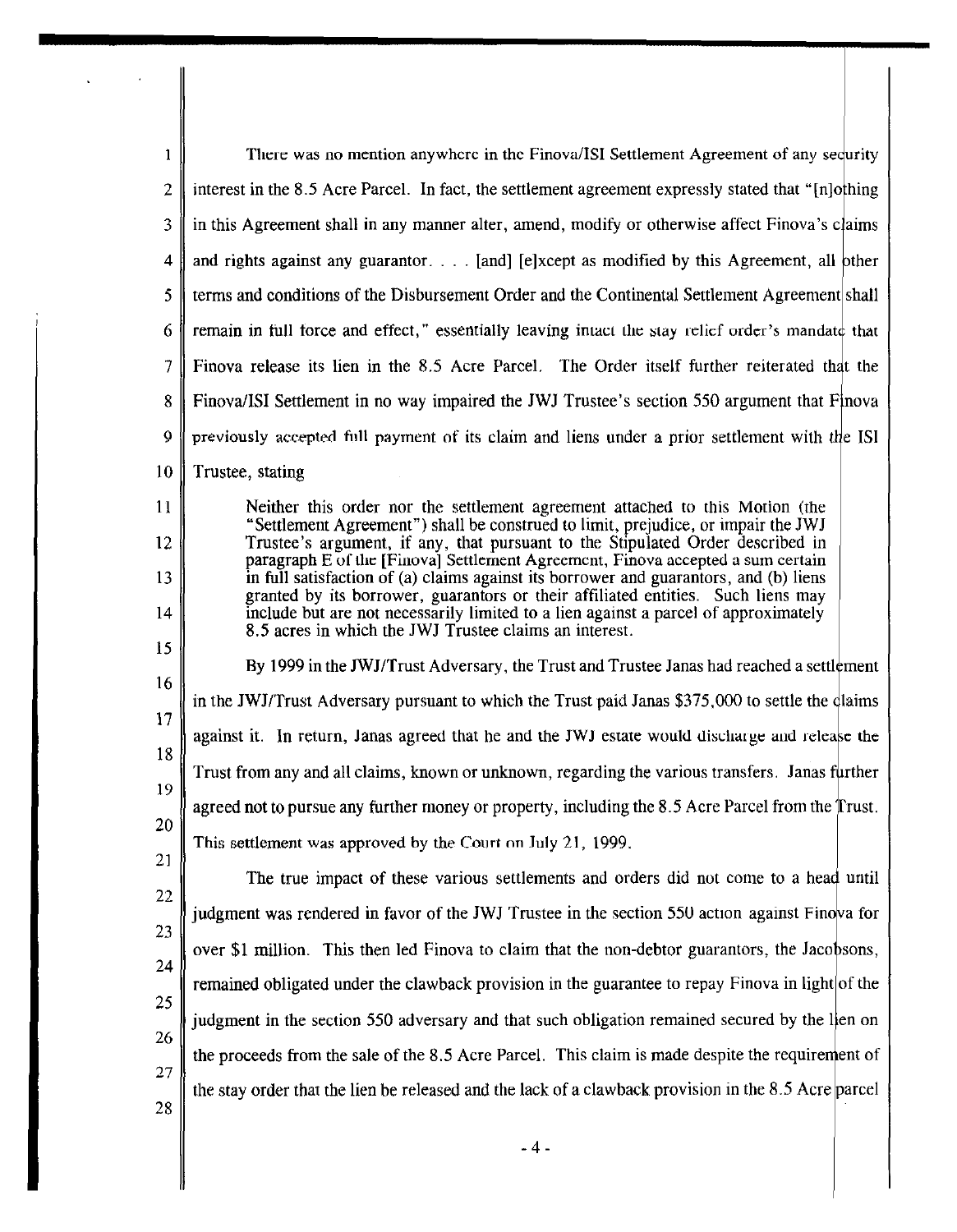| 1  | deed of trust. <sup>5</sup> Disputes also exist between Finova and the JWJ and ISI bankruptcy estates                                                                                                     |  |
|----|-----------------------------------------------------------------------------------------------------------------------------------------------------------------------------------------------------------|--|
| 2  | regarding whether Finova is secured against the ISI bankruptcy estate following the Stay Relief                                                                                                           |  |
| 3  | Order, whether Finova has any right to receive payment from the ISI bankruptcy estate pursuant                                                                                                            |  |
| 4  | to the Finova Settlement, whether the JWJ Trustee has any further obligation to remit payments                                                                                                            |  |
| 5  | to the ISI estate or Finova under the ISI/JWJ Settlement. The settlement proposal at issue here                                                                                                           |  |
| 6  | allegedly resolves these various disputes, including an express amendment or clarification of this                                                                                                        |  |
| 7  | Court's earlier Stay Relief Order to include the following language:                                                                                                                                      |  |
| 8  | However, this Order shall not be construed to require Finova's release of its lien                                                                                                                        |  |
| 9  | against real property not owned by the Debtor or the ISI Bankruptcy Estate if (a)<br>any payments received by Finova on account of ISI's indebtedness are avoided                                         |  |
| 10 | pursuant to 11 U.S.C. §§ 547 - 550, and (b) Finova repays the avoided payments<br>to any other party pursuant to applicable bankruptcy law.                                                               |  |
| 11 | The Trust, who is not a party to this settlement, objects to the amendment on the ground                                                                                                                  |  |
| 12 | that it improperly attempts to resurrect Finova's lien in the 8.5 Acre Parcel, which should have                                                                                                          |  |
| 13 | been released under the terms of the Stay Relief Order.                                                                                                                                                   |  |
| 14 | III.<br><b>Analysis</b>                                                                                                                                                                                   |  |
| 15 | Standing<br>Α.                                                                                                                                                                                            |  |
| 16 | The Trust is not a party to the proposed settlement and movants summarily argue that it                                                                                                                   |  |
| 17 | therefore lacks standing to challenge the settlement agreement and its amendment to the earlier                                                                                                           |  |
|    | 18   stipulated Stay Relief Order. The Court agrees. The parties to the proposed settlement agreement                                                                                                     |  |
| 19 | are the JWJ Chapter 7 Trustee Joseph Janas, the ISI Chapter 7 Trustee Alan Meda and Finova.                                                                                                               |  |
| 20 | The Trust is not a party to the proposed agreement and, more importantly was not a party to the                                                                                                           |  |
| 21 | prior stipulated Stay Relief Order that the parties seek to clarify or modify. While perhaps the                                                                                                          |  |
| 22 | Trust could have been or should have been a party to the 1997 stipulated Stay Relief Order (since                                                                                                         |  |
| 23 | the Order involved property to which it claimed ownership), the Trust has not raised that                                                                                                                 |  |
| 24 | argument here – nor did it object to the stipulated Stay Relief Order back in 1997 or seek to join                                                                                                        |  |
| 25 |                                                                                                                                                                                                           |  |
| 26 | $5$ On or about September 1, 2000, with the consent of the Trust and Finova, the 8.5 Acre Parcel                                                                                                          |  |
| 27 | was sold to a third party who is not a party to the case. The proceeds from the sale are being held<br>in a segregated escrow account by First American Title Company pending resolution of these various |  |

 $28$  | issues.

 $\mathcal{L}_{\text{max}}(\mathcal{F})$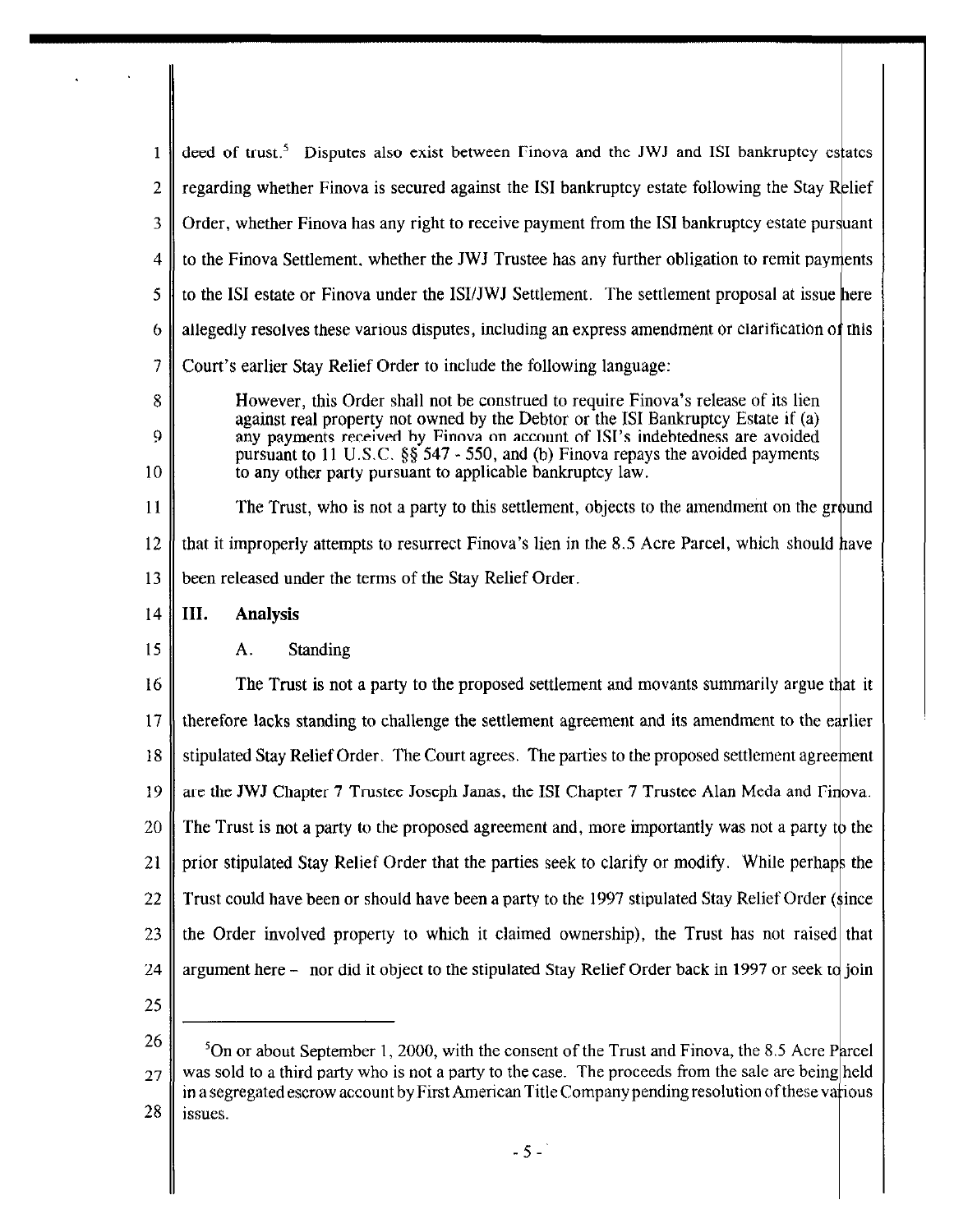in those proceedings.

 $\mathbf{1}$ 

2 Further, while the Court acknowledges that this proposed settlement may have an indirect  $3 \parallel$  impact on the Trust (by not finding the lien released by Finova and then arguably transferred back 4 to the Trust by virtue of Jacobson's apparent promise to do so), it really is in fact one step  $5 \parallel$  removed from the issues presented here. It is important to look at the true source of the Trust's  $6 \parallel$  injury. What really hurt the Trust was the initial transfer of the property by Jacobson to himself 7 || and the subsequent lien granted on the property to Finova. Thus, the Trust's real complaint lies 8 against Carl Jacobson as Trustee of the Trust and perhaps Finova as a result of the original 9 transfer by Carl Jacobson to himself and the resulting lien in favor of Finova. The Trust may  $10 \parallel$  have a claim against Jacobson for breach of fiduciary duty and Finova for aiding and abetting the II breach or, perhaps, a fraudulent transfer claim against the pair, but the Court does not see how 12 the proposed settlement impairs those claims. They still exist and, indeed, a suit on those theories 13 | is pending.

## 14 **B.** Settlement Agreement

15 Regardless of the Trust's standing, however, this Court has an obligation to review the  $16$  terms of the proposed settlement itself to determine the reasonableness of the settlement 17 agreement's terms and, perhaps more importantly, determine whether the terms are in fact 18 consistent with this Court's earlier Stay Relief Order as argued by the parties or whether the terms 19  $\parallel$  of the prior Stay Relief Order should be modified.

20  $\parallel$  Movants ISI, JWJ, and Finova make several arguments to justify this proposed settlement,  $21$  | none of which this Court finds persuasive. First they argue that Finova was never paid in full so 22  $\parallel$  that it did not have to release its lien. This argument is simply wrong. Finova was paid in full. 23  $\parallel$  The Stay Relief Order provided that Finova would be considered paid in full once it received 24 payment from ISI of  $$2,341,710.94$ . Finova admits receiving this payment. Simply because it 25 was required two years later to disgorge over a million dollars of these funds, does not mean 26 Finova was not paid in full at the time ISI made the payment or that the payment was in effect 27  $\parallel$  never made. Clearly it was made and Finova had those funds for its own use during those years.  $28 \parallel$  Second, movants argue that regardless of whether Finova was paid in full, the fact remains

 $-6-$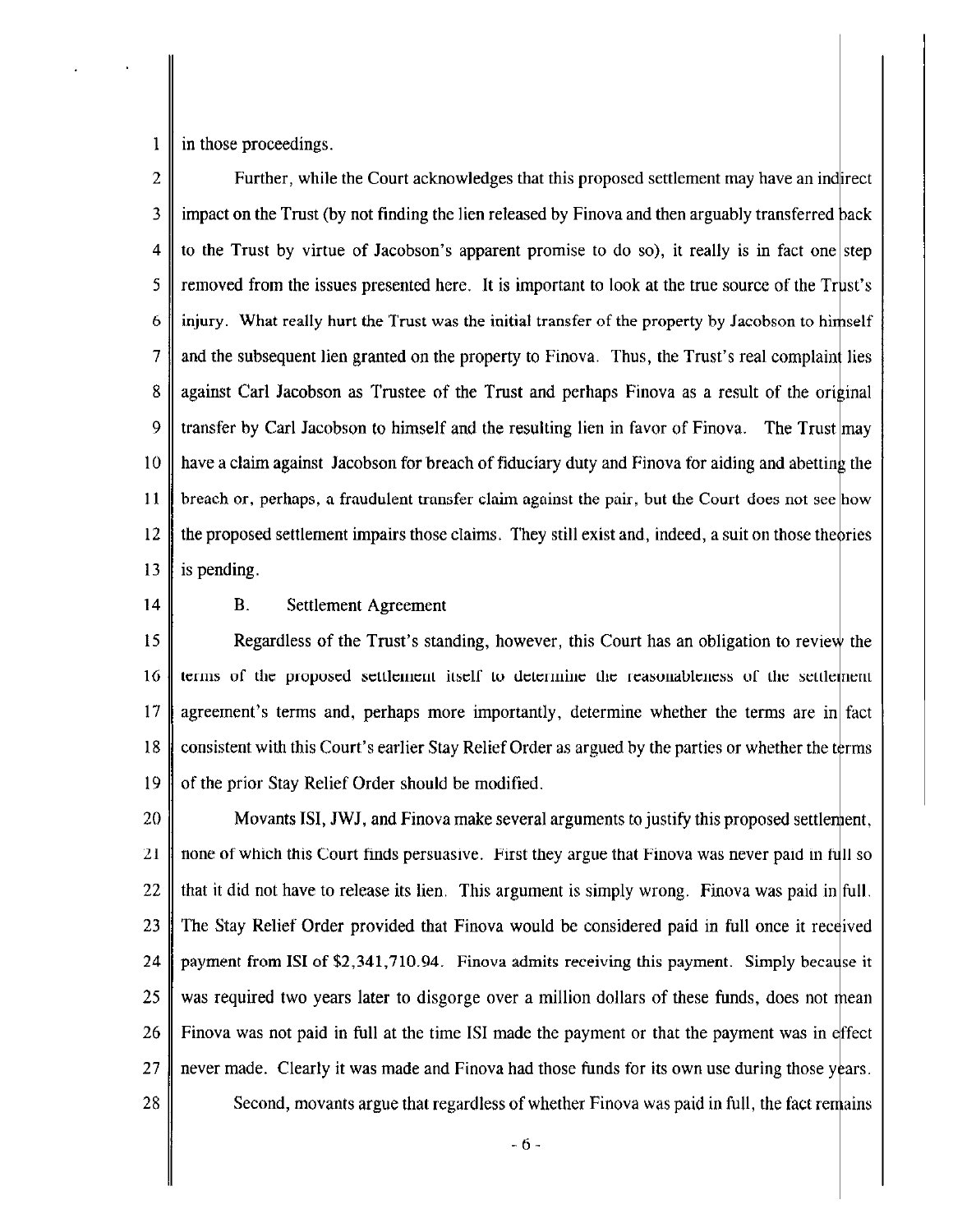| 1              | that Finova never released its licn on the 8.5 Acre Parcel. Therefore, they argue, the lien still                                                                     |
|----------------|-----------------------------------------------------------------------------------------------------------------------------------------------------------------------|
| $\overline{2}$ | exists and is now enforceable as a result of the judgment against Finova. This argument ignores                                                                       |
| 3              | the fact that this Court's Stay Relief Order required Finova to release the lien on the 8.5 Acre                                                                      |
| 4              | Parcel. Finova is in direct violation of a Court Order and offers absolutely no explanation for                                                                       |
| 5              | why it did not do what is was required. All counsel for Finova could offer at the hearing was that                                                                    |
| 6              | the matter basically fell through the cracks. Finova should not get the benefit of its wrong doing.                                                                   |
| 7              | In addition to the language of the Stay Relief Order, Finova's failure to release the lien                                                                            |
| 8              | also violated Arizona Revised Statute section 33-707, which requires the release of a lien upon                                                                       |
| 9              | full payment of the underlying obligation, and the language in the Deed of Trust securing the                                                                         |
| 10             | Jacobsons' guaranty, which provided that the upon payment in full, the Deed of Trust would be                                                                         |
| 11             | terminated and reconveyed and released "in the manner provided by law."                                                                                               |
| 12             | The Court also rejects the parties' argument that the earlier Stay Relief Order did not in                                                                            |
| 13             | fact release Finova's claims against the non-debtor Guarantors. The language of the Order is quite                                                                    |
| 14             | clear:                                                                                                                                                                |
| 15             | Effective immediately upon the transfer of the Sales Proceeds to Finova<br>Finova's security interests in the remaining Collateral shall be extinguished.             |
| 16             | Thereafter, Finova shall execute and deliver to Debtor any and all documents<br>submitted to it for execution which are reasonably necessary so as to effectuate the  |
| 17             | release of its security interest in the Collateral (and in certain real property not<br>owned by Debtor which was provided to Finova as additional security under the |
| 18             | Loan Agreement).                                                                                                                                                      |
| 19             | (Emphasis added). That "certain real property not owned by Debtor which was provided to                                                                               |
| 20             | Finova as additional security under the loan agreement" included the 8.5 Acre Parcel. There is                                                                        |
| 21             | no dispute about his. Nothing in the Stay Relief Order excluded the property and nothing in the                                                                       |
| 22             | Order discussed any clawback provision that would reinstate the lien in the property.                                                                                 |
| 23             | The Court also dismisses Trustee Janas's argument that this Court lacked authority to                                                                                 |
| 24             | discharge a non-debtor guarantors liability to Finova. Unlike the cases cited to support the                                                                          |
| 25             | argument, <sup>6</sup> this was a stipulation presented by Finova and the ISI Trustee whereby Finova on its                                                           |
| 26             |                                                                                                                                                                       |
| 27             | <sup>6</sup> See, i.e., Underhill v. Royal, 769 F.2d 1426 (9 <sup>th</sup> Cir. 1985); In re American Hardwoods, Inc., 885                                            |
| 28             | F.2d 621 (9 <sup>th</sup> Cir. 1989).                                                                                                                                 |
|                |                                                                                                                                                                       |

- 7-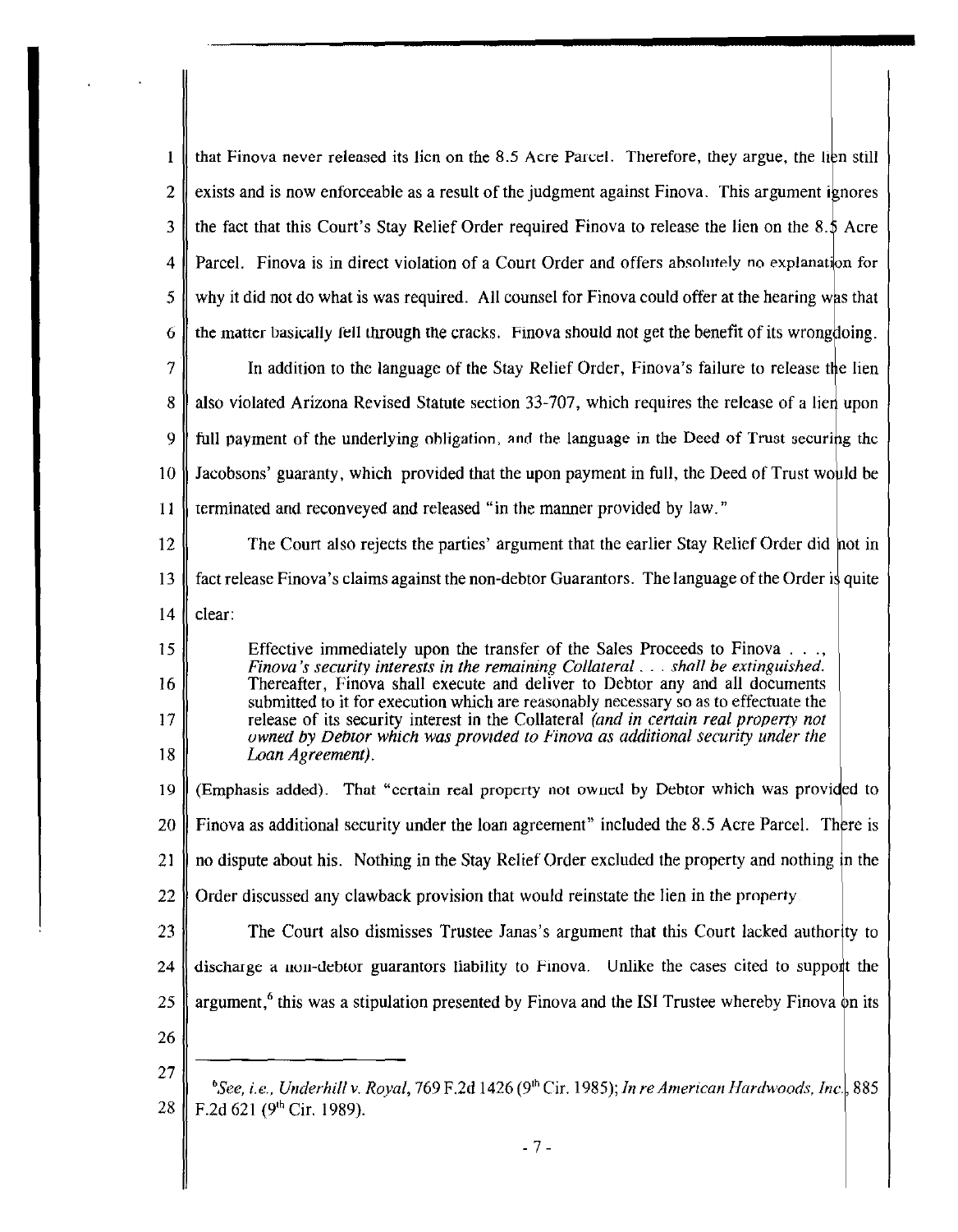own accord agreed to release its lien on the 8.5 Acre Parcel. This Court did not force Finova to  $\mathbf{1}$ 2 release the lien against the non-debtor guarantors. Finova offered to do so. The Court simply  $3 \parallel$  approved Finova's request. Frankly, the Court is surprised by Mr. Janas's argument on this  $4 \parallel$  point.

5 The Court also rejects movants' argument that the parties to the stipulated Stay  $\begin{array}{c} 6 \parallel \text{Order} \end{array}$  order intended at the time to allow reinstatement of the lien on the 8.5 Acre Parcel if it were ever  $7 \parallel$  undone at a later time. The Court finds no support of this in the record. The fact is no one 8 contemplated this scenario at the time of the stipulated Stay Relief Order, as admitted at the 9  $\parallel$  hearing, but that alone is insufficient for this Court to conclude that the parties to the stipulated 10 Stay Relief Order made a mistake that should be remedied now with such drastic re-write of the 11  $\parallel$  Order. To modify its earlier Order to such an extent will materially affect the rights of others and  $12$  the Court is unwilling to do so.

13 In the alternative, movants argue that Finova's payment of the JWJ judgment triggered not 14 only its renewed lender's claim against the ISI estate, but also the "clawback" provision of the 15 Jacobson guaranty and, as such, its right to resort to the security provided to secure the Jacob on's 16 guaranty – the proceeds from the sale of the 8.5 Acre Parcel.<sup>7</sup> This Court disagrees. First, the 17 claw back provision says nothing about Finova's *lien interest* springing back once released. The  $18 \parallel$  focus of the clawback language in the guaranty is simply to say that if the Jacobsons are released 19 from any liability under the guaranty, the liability may spring back if the repayment to Finova of  $20$  its loan is subsequently undone. Nothing says that the Jacobsons' guaranty will also then be 21 secured again by the 8.5 Acre Parcel once released.

- 22
- 23 24 25 26 27 28 <sup>7</sup>For clarification, the clawback provision of the Continuing Guaranty between Finova and the Jacobsons is not the same as the clawback provision in the underlying security agreement between Finova and ISI as quoted on page 3, *supra*, of this decision. The clawback in the Continuing Guaranty provides that "the undersigned's liability hereunder shall automatically be revived, reinstated and restored and shall exist as though such voidable transfer had never been made to Lender. In the event Lender shall have returned this Continuing Guaranty to the undersigned and subsequently be required or advised by counsel to restore or repay any such voidable transfer, the amount thereof, or any portion thereof, the undersigned shall remain liable as provided herein to the same extent as if this Continuing Guaranty had not been returned to the undersigned."
	- 8-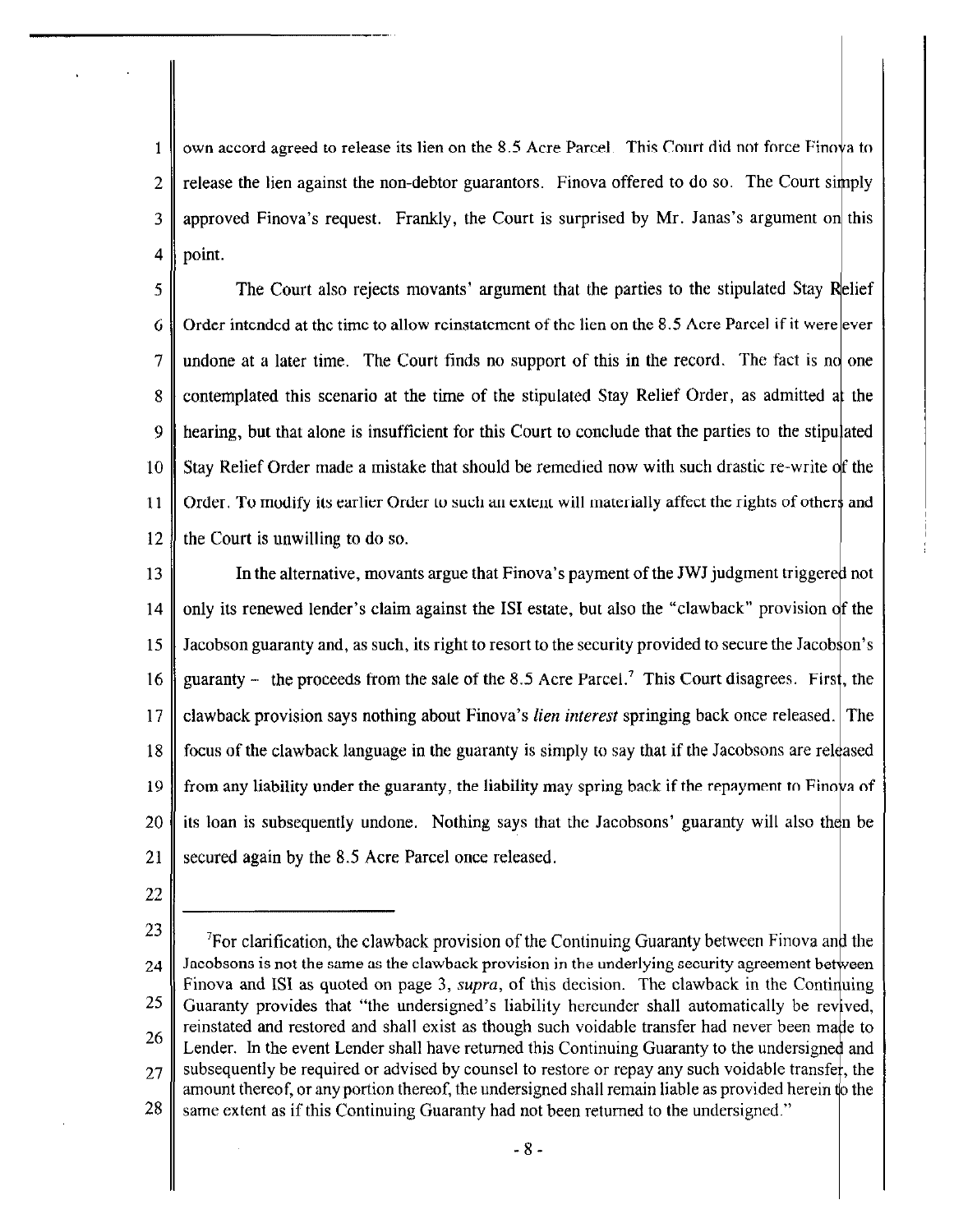1 Deed of Trust would spring back into effect upon exercising the clawback provision of the 2 guaranty. In fact, the Deed of Trust clearly provides that "upon Performance of all of the  $3 \parallel$  Obligations, this Deed of Trust shall be subject to termination and reconveyance and shall be 4 released in the manner provided by law." Paragraph 5.14, entitled Reconveyance by Trustee, in 5 turn also says nothing about any clawback provision upon release of the Deed of Trust. The 6 Court's conclusion, based on these facts, is that while the Jacobsons' guaranty springs back into 7 effect, the Deed of Trust securing the guaranty does not. Finova may seek recovery from the 8 Jacobsons pursuant to the guaranty, but it is not secured by the 8.5 Acre Parcel or its proceeds. 9 || IV. Conclusion  $10 \parallel$  For the foregoing reasons, the Court denies the motion to approve the proposed settlement 11 agreement as drafted, without prejudice to the parties presenting a modified agreement consistent 12 || with this decision. 13 So ordered. DATED:  $Oct. 21, 2004$ 14 15 16 Charles G. Case II 17 UNITED STATES BANKRUPTCY JUDGE <sup>10</sup> Copyof the foregoing hand-delivered and/or mailed  $_{19}$  this  $7/2004$ , to:  $_{20}$  | Joseph Janas, Trustee 2434 East Patrick Lane 21 Phoenix, Arizona 85024 22 OFFICE OF THE U.S. TRUSTEE P.O. Box 36170 23 Phoenix, Arizona 85067-6170  $24$  Alan Meda STINSON MORRISON HECKER LLP 25 1850 N. Central Ave., Suite 2100 Phoenix, Arizona 85004-4584 26 Attorneys for Chapter 7 Trustee, lSI Bankruptcy 27 28 - 9 -